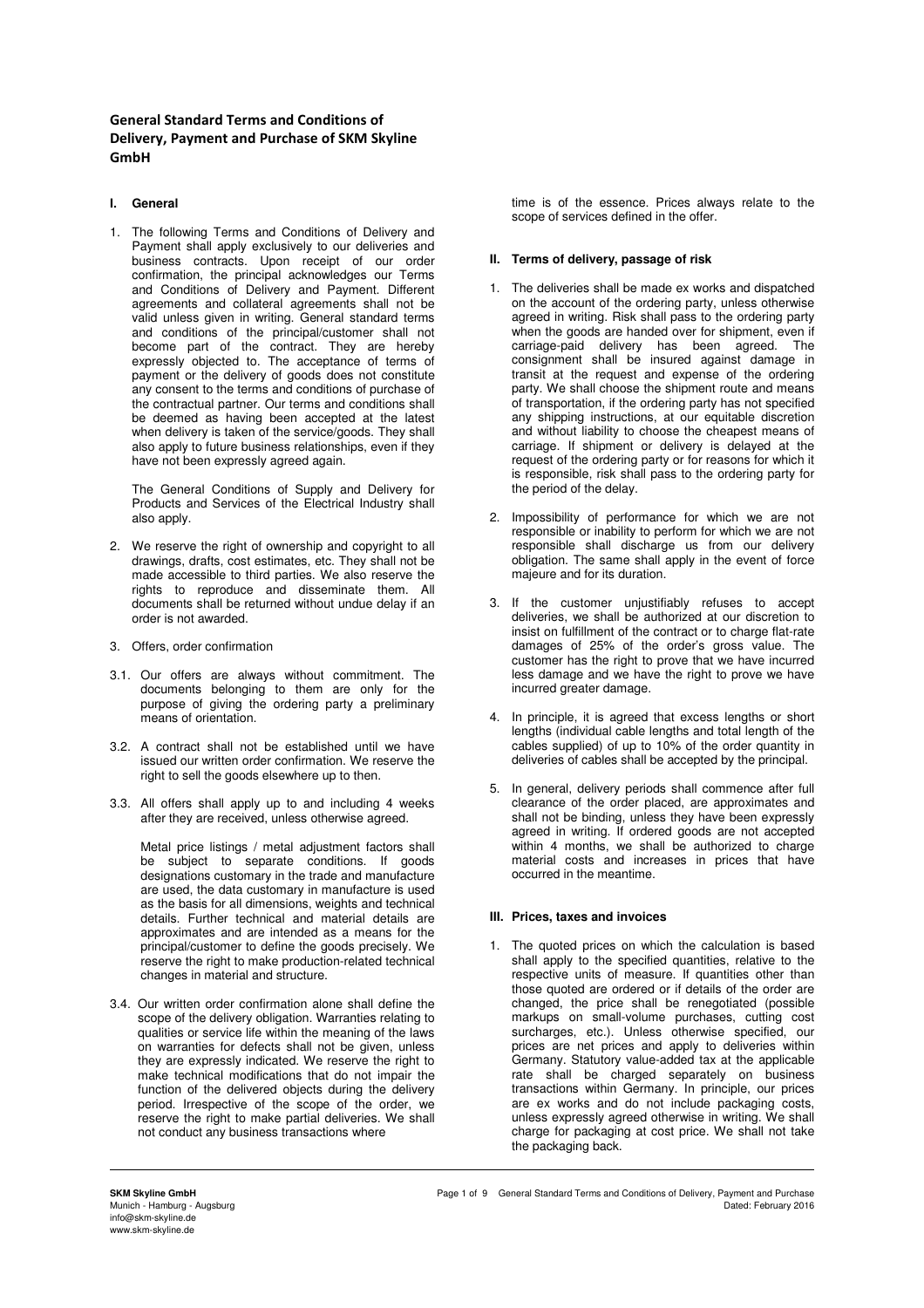If the net order value is less than EUR 100.00, we shall charge a handling fee of EUR 25.00 plus value-added tax (markup on small-volume purchases).

In the case of cable coils/curt lengths of up to 200 m, a flat-rate coil charge of EUR 40.00 plus value-added tax shall be invoiced.

 Important of trade discount is the date of the invoice, copper agio are not allowed for trade discount. Other payments must be in written form approved.

2. Bills are made from 01.01.2016 electronically. Compliant with § 14 paragraph 1 and 3 UStG by Article 5. 1 of the Tax Simplification Act 2011 of 1 November 2011 (I, p. 2131) are paper and electronic invoices from 1 July 2011 sales tax law to be treated equally (§ 14 paragraph n 1 UStG. F.). Equality does not increase the demands on the legality of a paper invoice. With the acceptance of the general Conditions of the grant for the electronic transmission of invoices is issued.

### **IV. Terms of payment**

- 1. Unless otherwise agreed in writing, our invoices shall be payable in net and without deduction within 30 days of the invoice date. The payments shall be made so that we incur no charges. The invoice date is the day of shipment or day on which the goods are ready for shipment. We shall grant cash discounts only if they have been confirmed by us in writing. Alloy adjustment factors shall not be eligible for rebates or cash discounts.
- 2. We shall not be obliged to accept bills of exchange or checks as payment. Discount charges, tax on bills of exchange and direct debit charges shall be borne by the principal/customer. Acceptance of part payments shall not constitute any extension in the time for payment. We also always reserve the right to take legal action. In the case of payment by bill of exchange or check, our claims shall not be fulfilled until the amounts have been irrevocably credited to our account.
- 3. Interest, costs of tools, plans, freight outlays and the like shall be payable immediately in net and without deduction.
- 4. Interest on arrears of 8% above the applicable key interest rate of the European Central Bank shall be charged on delays in payment. If the principal is in arrears in paying an invoice, all the other outstanding claims shall become due for payment immediately and without deduction.
- 5. If the principal/customer does not pay as agreed or if instigation of insolvency proceedings against the principal/customer is filed for, or if we become aware of circumstances that give us cause for serious doubt as to the ability to pay or creditworthiness of the principal/customer or as to whether the contract will be fulfilled by the principal/customer, we shall have the right – subject to other statutory or contractual rights or claims – to rescind all existing contracts with the principal/customer, of whatever nature, in full or in part; instead of that, we can  $-$  at our discretion  $-$  defer fulfillment of such contracts, make our willingness to perform the services or deliver the goods contingent on a prepayment or furnishing of suitable security by the principal/customer, or declare that all our existing

claims from the existing business relationship are due for immediate payment.

6. The principal/customer shall be authorized to set off its counterclaims or exercise a right of retention only if the counterclaims have been ruled to be legitimate finally and conclusively or are not disputed.

# **V. Metal price listings and charging**

Charging shall based on the DEL listing (Frankfurt Stock Market) one day after the order receipt has been cleared, plus 1% procurement costs.

# **VI. Shipment, packaging**

We shall decide on what is the most favorable means of dispatch at our own discretion. If a means of transport is stipulated, any extra costs shall be charged. The goods shall be delivered on the account and at the risk of the principal/customer even if carriage-free delivery has been agreed. Insurance cover shall be taken out at the request and expense of the principal.

Postage, freight and packaging shall be invoiced at cost price in accordance with the above conditions. Cable drums from Kabeltrommel GmbH & Co. KG (KTD), Cologne, shall be subject to the latter's conditions, which it is assumed are known.

Disposable drums and plastic coils shall be charged at cost price and shall not be taken back.

# **VII. Reservation of ownership**

The goods shall remain our property until all our claims against the principal/customer have been fulfilled. In addition, the extended forms of reservation of ownership (processing, current account/balance and anticipatory assignment clauses) shall be regarded as having been agreed.

The principal shall only be authorized to resell the goods before paying for them in the ordinary course of business subject to the condition that it imposes the same reservation of ownership on its customers. The principal hereby assigns to us the claims arising from the resale, including the reservation of ownership. The assignment shall be deemed as having been completed tacitly as soon as obligations toward us exist. In the case of composition proceedings against or insolvency or bankruptcy of the principal/customer, our goods shall be subject to a right of separation and recovery.

If the principal is in delay in accordance with these terms and conditions, we shall be entitled to demand immediate surrender of the goods as well as reimbursement for our interest in complete satisfaction of the principal's obligation and for damage caused by the delay.

In the ordinary course of business, the principal/customer may combine or mix the retained goods with other objects or refashion the retained goods for its work. The retained goods shall be processed or refashioned on our behalf as the manufacturer in accordance with Section 950 BGB (German Civil Code), without this giving rise to claims against us. If the retained goods are combined, mixed, processed or refashioned with other objects, we shall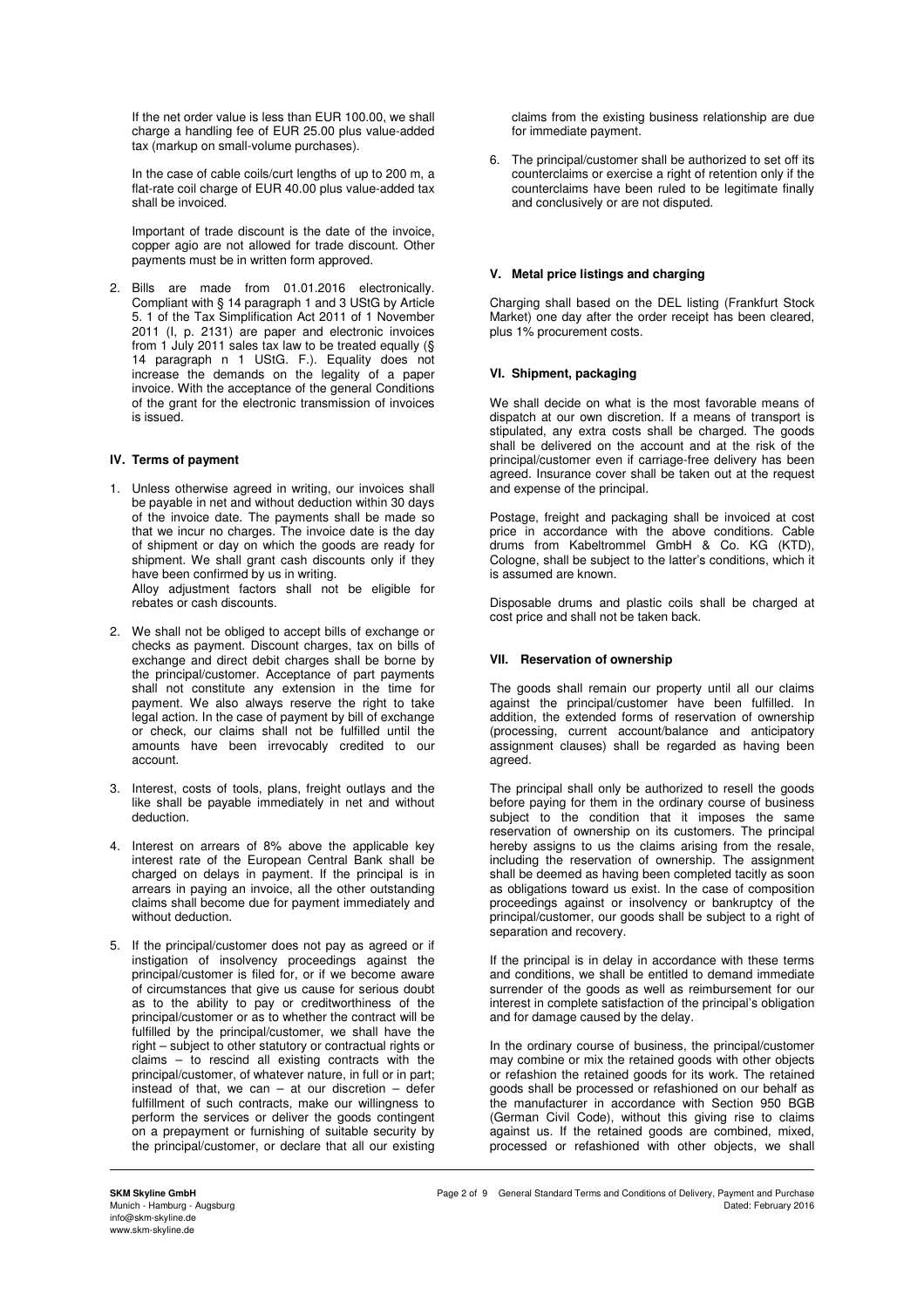acquire co-ownership of the new object in the ratio of the current value of our goods to the value of the other processed objects at the time of processing. If the expectant right of the principal/customer to the retained goods expires as a result of combination, mixing, processing or refashioning, we hereby transfer to the principal/customer ownership of the new object, but subject to a suspensive condition. If we lose ownership of the retained goods as a result of combination, mixing, processing or refashioning, the principal/customer hereby transfers ownership of the new object to us, but subject to a condition subsequent.

If we are entitled to security rights to an amount that exceeds – not merely temporarily  $-$  the value of the secured claims by more than 10%, we shall release a commensurate portion of the security rights at the request of the principal/customer.

The principal/customer shall hold the retained goods  $$ whether they have or have not been combined, mixed, processed or refashioned with other objects – on our behalf with due care and diligence and insure them against customary risks. The principal/customer shall be obliged to inform us immediately of attachment of our security or other claims that third parties assert in relation to our security. In the case of attachment, a copy of the bailiff's record and a statutory declaration in lieu of an oath shall be sent to us, showing that our reservation of ownership still exists and that the attached retained goods are subject to our reservation of ownership; if claims are attached, a statutory declaration in lieu of an oath shall be issued to the effect that the claims derive from resale of the retained goods and that these claims have been assigned to us. The ordering party shall be obliged to provide us with information on the whereabouts of the retained goods and on the claim that has arisen from resale of the retained goods, at any time upon our request. The costs we incur as a result of asserting our rights shall be borne by the principal/customer.

#### **VIII. Liability, notice of defects, complaints, returned goods**

The customer shall be obliged to inspect the goods supplied by us immediately, but at the latest within a period of four days, for errors, defects and correct quantity and to notify us of errors, defects and different quantities immediately, but at the latest within a period of 14 days, in such a way that we are able to identify errors, defects or differences in quantity and from the content of the contract so as to be able to fulfill our obligation of subsequent remedy.

If our customer becomes aware of breaches of duty and/or defects, we shall have a right to subsequently remedy them for the customer within a reasonable period of time, at our discretion by supplying substitute goods or repairing the goods in another way. If the default in performance, breach in duties and/or defects have to be remedied at the place where our product was delivered to the customer or its purchaser in the supply chain, the customer itself or third parties must give us the opportunity to fulfill our rights of subsequent remedy at the place where our product was delivered.

The customer undertakes not to acknowledge any rights arising from defects to its customers or third parties in the supply chain without agreement with us.

In the event of negligent breach of duty, default in performance or defects for which we are to blame, our liability shall be limited to subsequent repair or supply of substitute goods.

In the event of breaches of cardinal duties and default in the performance of cardinal obligations and/or significant defects, we shall be liable without limitation

- If we are to blame as a result of intent
- For injury to the life, limb or health of persons as a result of gross negligence on the part of the Managing Director and/or executive employees
- For malicious silence with regard to defects
- For warranties that have been expressly issued in writing
- For errors in products for which we are liable for injury to persons or damage to property under the German Produkthaftungsgesetz (Product Liability Law).

We exclude any liability toward our customers for violation of non-cardinal obligations, minor defaults in performance and other secondary obligations, including insignificant deviations from stipulations on performance or qualities for our products.

(We shall be liable for defects, which also include the lack of warranted qualities, as follows:

All those parts or services that, within 12 months starting from the day of the passage of risk, cannot be used or whose use is significantly impaired as a result of a circumstance lying before the passage of risk, in particular due to faulty design, poor material or poor workmanship, shall – at our discretion – be repaired, supplied again or performed again free of charge. We must be notified in writing as soon as such defects are discovered. All costs in connection with subsequent repair, supply of substitute goods or repeat performance of a service, in particular the costs for installation and de-installation, transportation and travelling times shall be borne by the principal.)

If our products are exported by our customer, including if they are further processed or components of them are used, we shall not be liable for the products' being able to be exported and for their not requiring government approval for export and being free to be exported to the countries intended by our customer.

We shall accept returned goods only after prior written agreement with us. Such goods must be identified clearly with the returns number issued by us. Charges for returns shall be clarified individually on a case-by-case basis.

The principal/customer shall observe its contractual obligations, in particular the agreed terms of payment. If a notice of defects is issued, the principal/customer may withhold payments only to an extent that is reasonable in relation to the defects that have occurred.

(The principal/customer shall give us the time and opportunity required at our equitable discretion to remedy defects. If the principal/customer denies us this, we shall be discharged from our liability for defects.)

All rights of the principal/customer to assert claims due to defects shall become statute-barred in 12 months. The period of limitation shall commence on the date of the delivery note under which the goods were delivered. (This period of limitation shall commence when the principal/customer discovers the defect or breach of duty for which we are to blame or could have discovered it if it had applied due care and diligence.)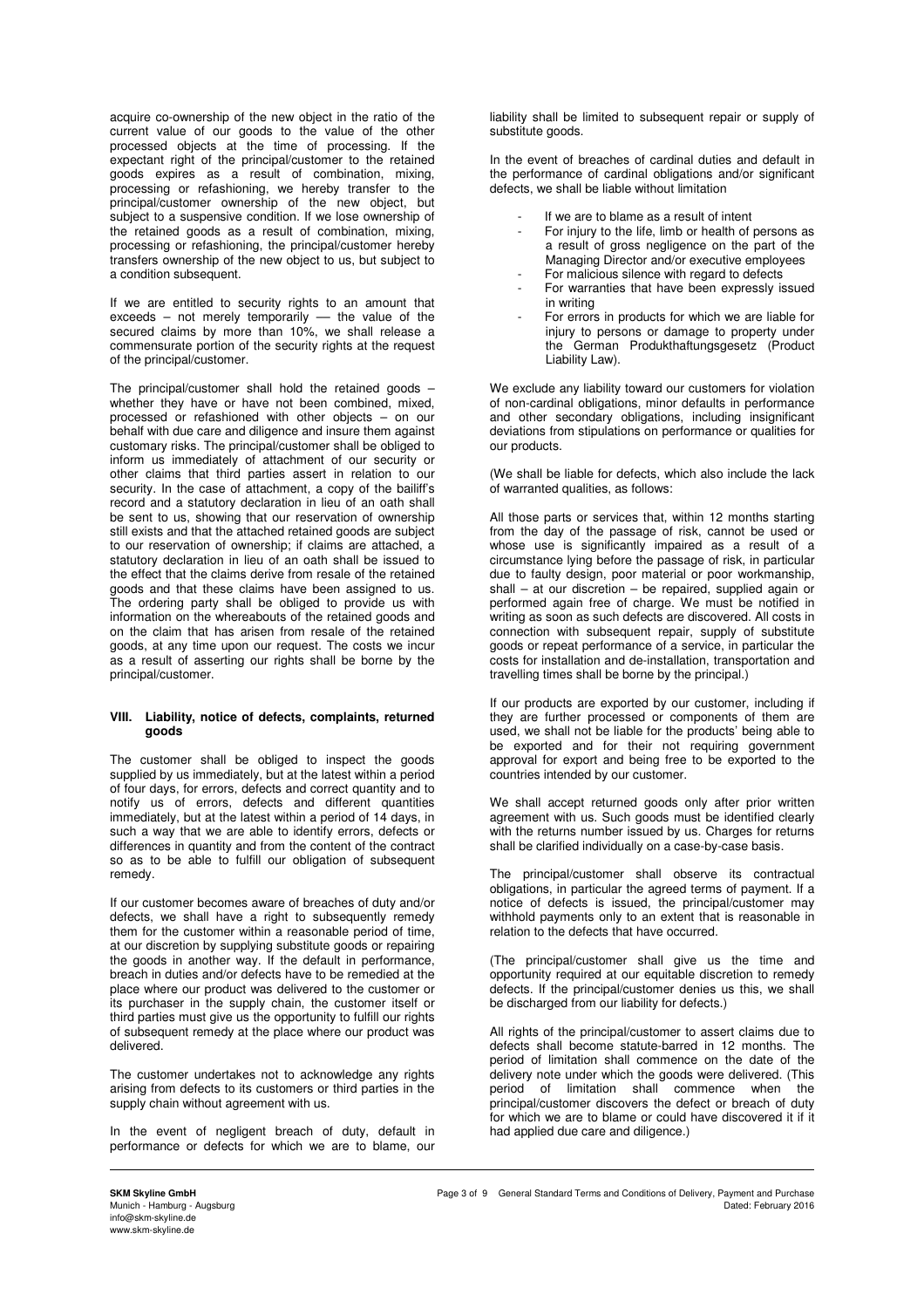Liability for defects shall not apply to damage that arises after the passage of risk due to incorrect or negligent handling, excess stressing, unsuitable operating resources or other circumstances that are not envisaged under the contract.

If the principal/customer or third parties make improper modifications, we shall not assume any liability for the resultant consequences.

(The warranty period for incorrect repairs and substitute deliveries shall be 3 months.)

Further claims of the principal/customer against us or our vicarious agents shall be excluded, in particular claims to restitution of damage that has not arisen on the delivered object itself. This shall not apply if there is compulsory liability under the German Product Liability Law (Produkthaftungsgesetz) or as a result of intent or gross negligence.

If absolute proprietary rights of third parties are infringed by our contractual services, we can prohibit the customer from using the affected service with immediate effect as part of subsequent remedy and

- either modify or replace the contractual services so that they no longer infringe the proprietary rights, yet comply with the contractual provisions,
- or acquire the right for the customer to use the contractual services in accordance with the contract without restriction and at no additional costs for the customer.

If subsequent remedy fails, the principal/customer shall be authorized, at its discretion, to demand reduction in the payment (diminution of the purchase price) or to rescind the contract. Two futile attempts at subsequently remedy must usually be conducted before it fails.

### **IX. Product liability**

If damage arises due to our gross negligence as a consequence of an omission or defect in the workmanship or construction of our products or as a result of incorrect advice, information or operating instructions after our products have been handed over, including pursuant to the foundation for claims under statutory product liability law, we agree between us and our customer that liability shall be limited to the sum insured by us for damage to property and injury to persons under the indemnity insurance taken out by us. At the request of the customer, we shall disclose to it the name of the insurer and the respective insured sum.

The customer waives any additional claims against us in respect of economic loss not covered by our insurer in cases of product liability.

We and our customer exclude product liability claims of third parties as a result of their assignment by the third party to the customer. In addition, the customer cannot assert any claims from the supply chain against us.

### **X. Hold harmless clause**

We accept no liability if rights of third parties, in particular industrial proprietary rights of third parties, in Germany or abroad are infringed by the use, sale, offer for sale or import of the supplied goods. In particular, we shall not assume liability for any claims for damages, including

lawyers' fees, incurred in connection with legal action pursuant to such infringements of rights.

#### **XI. Impossibility of performance**

If we are not able to supply the goods or services, the general legal principles shall apply, with the following proviso:

If we are to blame for impossibility of performance, the principal/customer shall be authorized to demand damages, but to a limit of 10% of the value of that part of the delivery that could not be delivered due to impossibility of performance.

Claims for damages by the principal/customer above this limit of 10% shall be excluded. This shall not apply where there is compulsory liability in cases of intent or gross negligence.

#### **XII. Other claims for damages**

Unless provided for above, claims for damages by the principal/customer shall be excluded. This shall not apply where there is compulsory liability under general statutory regulations.

#### **XIII. Installation, acceptance, exclusion for obvious defects**

- 1. If the supplied goods have been installed by us, the customer shall test and accept them on the spot as soon as they have been installed. Immediate notice must be given of visible defects in installation.
- 2. The provisions of No. 1. shall not apply if the usability of the goods can only be assessed after a trial period. In this case, acceptance shall be regarded as having been declared if the customer has used the goods for longer than 3 weeks without giving notice of significant defects.
- 3. In addition, claims relating to defects that were not hidden shall be excluded after the goods have been accepted without reservation.

As part of the installation work conducted by us, we shall not be obliged to check preliminary work by third parties and to point out that this preliminary work has been performed improperly or unprofessionally.

### **XIV. Assignment of claims**

The customer shall not be authorized to assign claims from contracts concluded with us, either in full or in part, to third parties without our written consent. This shall also apply to warranty claims.

### **XV. Confidentiality**

We and the principal/customer shall be obliged to maintain confidentiality on company and trade secrets and other information and matters of the other party that are confidential or merit protection and that have been entrusted or become known to them as part of or in connection with fulfillment of the order, and shall not use them for its own purposes or the purposes of third parties, but only for lawfully discharging its tasks.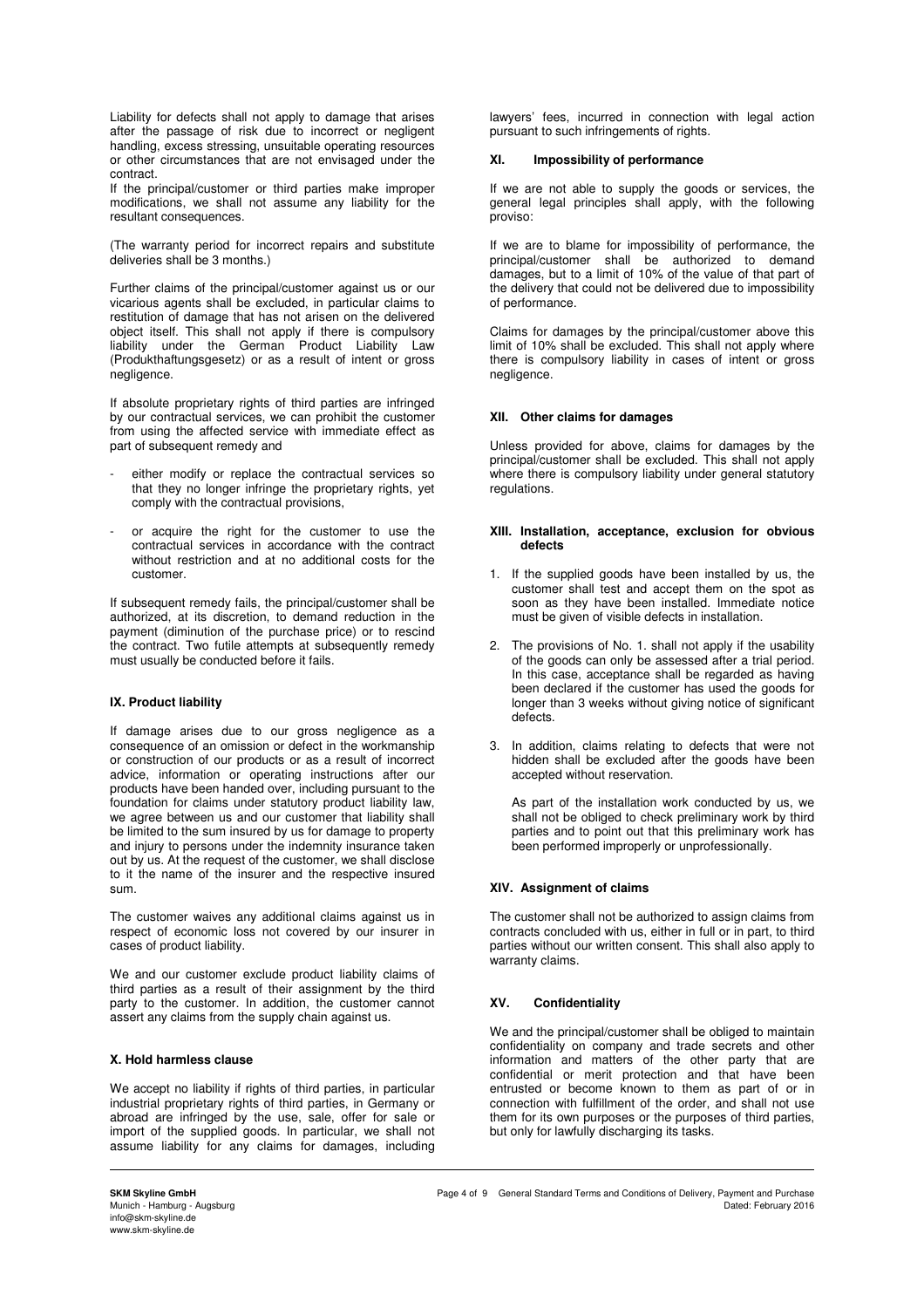This obligation to maintain confidentiality shall also remain in effect after the respective contract ends.

# **XVI. Export restrictions**

The supplied goods are intended to remain in the Federal Republic of Germany and are subject to the export restrictions of the German Ministry of Economics and the Department of Commerce. They must therefore not be exported without permission. The customer shall have the duty and responsibility to obtain such permission.

#### **XVII. Special provisions for service and maintenance agreements**

The following provisions shall additionally apply to service and maintenance agreements:

1. Arrangements for performance of services:

We shall be authorized to have the services we owe performed by third parties. They shall be authorized to perform partial services. Unless otherwise agreed, the services shall be provided at our place of business.

Our "man day" comprises 8 working hours of an employee; services shall be provided only on working days from 8:00 a.m. to 6:00 p.m. Different working time to these shall be possible only after arrangement and subject to payment of the customary overtime and bonuses for work on Saturdays, Sundays and public holidays.

Unless otherwise specified in the individual contract, the principal/customer shall be obliged to pay any expenses, travel expenses, accommodation costs etc. for our employees who may need to be work on site. They shall be charged on the basis of the general customary or specially agreed rates for travel expenses.

2. Duty of cooperation on the part of the principal/customer:

The principal/customer shall support us in providing the agreed services where reasonable, necessary and expedient. The customer undertakes in particular to provide any necessary hardware, software, computing times and means of communication.

If a service cannot be performed for reasons that lie in the responsibility of the principal/customer, in particular because

- the said duties of cooperation have not be discharged at all or on time or
- an error reported did not actually occur during our on-site inspection or
- the principal/customer has failed to observe an agreed deadline,

we shall charge the principal/customer separately for the resultant costs, for which we must provide documentary evidence. Agreed deadlines shall be extended by the time lost as a result of the failure to discharge the duty of cooperation.

3. Granting of rights

When a work result (if applicable) is created or worked on, the principal/customer shall receive the nonexclusive, non-transferrable right to use this work result internally without restriction. In particular, the principal/customer shall have the right to reproduce it without restriction on all known data carriers and in the network, to edit, amend and translate it, but shall not have the right to disseminate the work result in modified or original form or to grant sublicenses.

In particular, we shall be authorized to use process techniques/technologies, development tools, software modules and the work result created under this contract in any way.

4. Termination and damages

We shall have the right to extraordinary termination of this contract if

- the principal/customer is in arrears with the payment of at least two invoices for periodic payments or
- is repeatedly in arrears or
- insolvency proceedings have been instigated on the assets of the principal/customer or
- there is the risk of the financial collapse of the principal/customer.

The provisions of Section 321 BGB (German Civil Code) shall remain unaffected.

Either party shall also have the right to terminate the contract for an important reason.

If the contract is terminated due to arrears in payment, we can also demand damages instead of performance. We shall be authorized in this regard to demand at least 25% of the gross order value as damages, unless the customer can prove that we have incurred less damage or we can prove we have incurred higher damage.

### **XVIII. Advice and information**

If we make suggestions on use of the products, irrespective of whether they are issued in the course of training or on other occasions, they are issued on the basis of the state of the art, our experience and the details given by the principal/customer. However, we cannot guarantee the results to be achieved nor that rights of third parties are not infringed.

### **XIX. Applicable law**

All contracts between us and the principal/customer (including questions of their conclusion and effectiveness, including the General Standard Terms and Conditions) shall be subject to German substantive law as applicable between resident parties. The United Nations Convention on Contracts for the International Sale of Goods (CISG) shall not apply.

### **XX. Data protection**

We undertake to comply strictly with the applicable provisions of German data protection law. This shall relate in particular to the Teleservices Data Protection Act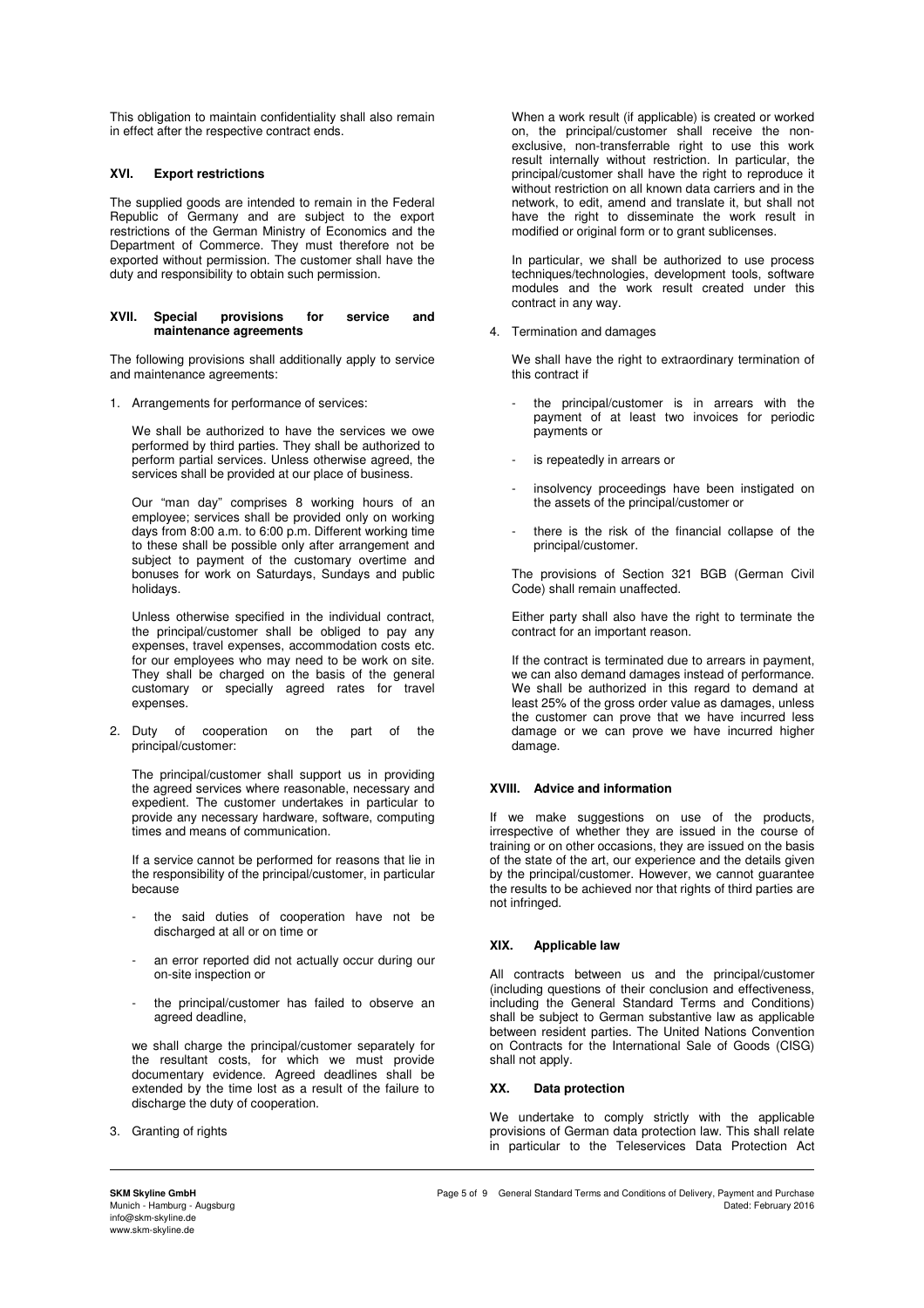(TDDSG), the Interstate Media Services Agreement and the Federal Data Protection Act (BDSG). We shall store and process customer data only as part of the business relationship between us and the principal/customer. We shall not pass this data on to third parties.

Use profiles shall only be collected with the consent of the customer and shall not be passed on to third parties.

Address data shall be deleted only in response to a written request. This request must be sent to us personally by the person affected.

We shall not sell or lend the data of the principal/customer to third parties. The principal/customer can be assured that its data will be used only in the business relationship between us and the principal/customer. We undertake this by accepting the order.

### **XXI. Miscellaneous**

If one or more provisions of these terms and conditions or of the contracts are invalid or unfeasible, this shall not affect the remaining provisions of these terms and conditions or of the contracts. The parties shall replace invalid or unfeasible provisions by valid provisions that correspond as closely as possible to the purpose intended by the provision that was invalid or unfeasible.

Any amendments to or modifications of the contract shall only be valid when given in writing and signed by both parties. This shall also apply to any waiver of the requirement for written form itself.

Neither party shall be authorized to assign rights and/or obligations from the contract, in full or in part, to third parties without the prior written consent of the other party.

We shall be permitted to make assignments of the above type by means of written notification of the purchaser, if the assignee is a company which has at least a 50% shareholding in us or in which we have at least a 50% shareholding.

If we do not exercise a right or authorization at all or in time, this shall not be construed as a waiver of such a right or authorization; likewise, once-only or partial exercise of a right or authorization shall not be construed as a waiver of it.

The headings in these terms and conditions have been inserted solely for the purposes of clarity and do not have any effects on interpretation of these terms and conditions.

The principal/customer hereby subjects itself irrevocably to the jurisdiction of Munich District Court (Landgericht München) and hereby waives irrevocably – where permissible under law – any objections and pleas against the jurisdiction of this court. However, we shall be authorized to instigate legal action or other proceedings against the principal/customer or on its assets before any other competent courts of law.

### **XXII. Scope**

1. Any delivery of goods and services to us shall be subject to the Terms and Conditions set forth herein to the extent no other agreements have been explicitly made.

2. As far as the client's general terms and conditions are inconsistent with ours, their application shall be subject to our explicit written approval.

# **XXIII. Orders**

- 1. Our orders and any changes and additions to the orders must be made in writing or text form.
- 2. We are entitled to cancel our order free of charge if you do not confirm our order in unmodified form within two weeks after receipt.

### **XIV. Time-limits, consequences of delay**

- 1. Agreed time-limits for deliveries of goods and services shall be binding. If delays are expected or occur you shall immediately notify us in writing.
- 2. If you fail to deliver or perform within an additional period of grace set by us, too, we shall without prior notice be entitled to refuse acceptance, rescind the<br>contract or demand compensation for noncontract or demand compensation for performance. We shall be entitled to rescind the contract even if the delay was not your fault. You shall bear any additional costs incurred by us because of your default, especially those resulting from the necessity to purchase from third parties instead.
- 3. The right to demand an agreed contractual penalty for inappropriate performance (§ 341 BGB – German Civil Code) shall be reserved for us until the final payment.

### **XXV. Prices**

Prices shall be fixed prices. They shall include all expenses in connection with the goods and services provided by you.

# **XXVI. Execution, delivery**

- 1. You may only subcontract with our consent, unless such contracts are merely for the supply of standard parts. Delivery call orders shall be binding with regard to the nature and quantity of the goods ordered and the delivery time. Part-deliveries shall require our consent.
- 2. All deliveries must be accompanied by a delivery note stating our order number as well as details of the nature and quantity of the contents.
- 3. Deliveries shall generally include customary one-way standard packaging. If reusable packaging is used, it shall be provided on loan. Return of the reusable packaging shall be carried out on your account and risk. If as an exception we take over packaging costs, these costs shall be calculated on basis of verifiable net costs.
- 4. In the event that equipment is delivered, a technical description and instructions for use shall be included free of charge. In case of software products, the delivery obligation shall only have been met once all the (systems and user) documentation has also been delivered. For programs that are specifically developed for us, the program shall also be delivered in source format.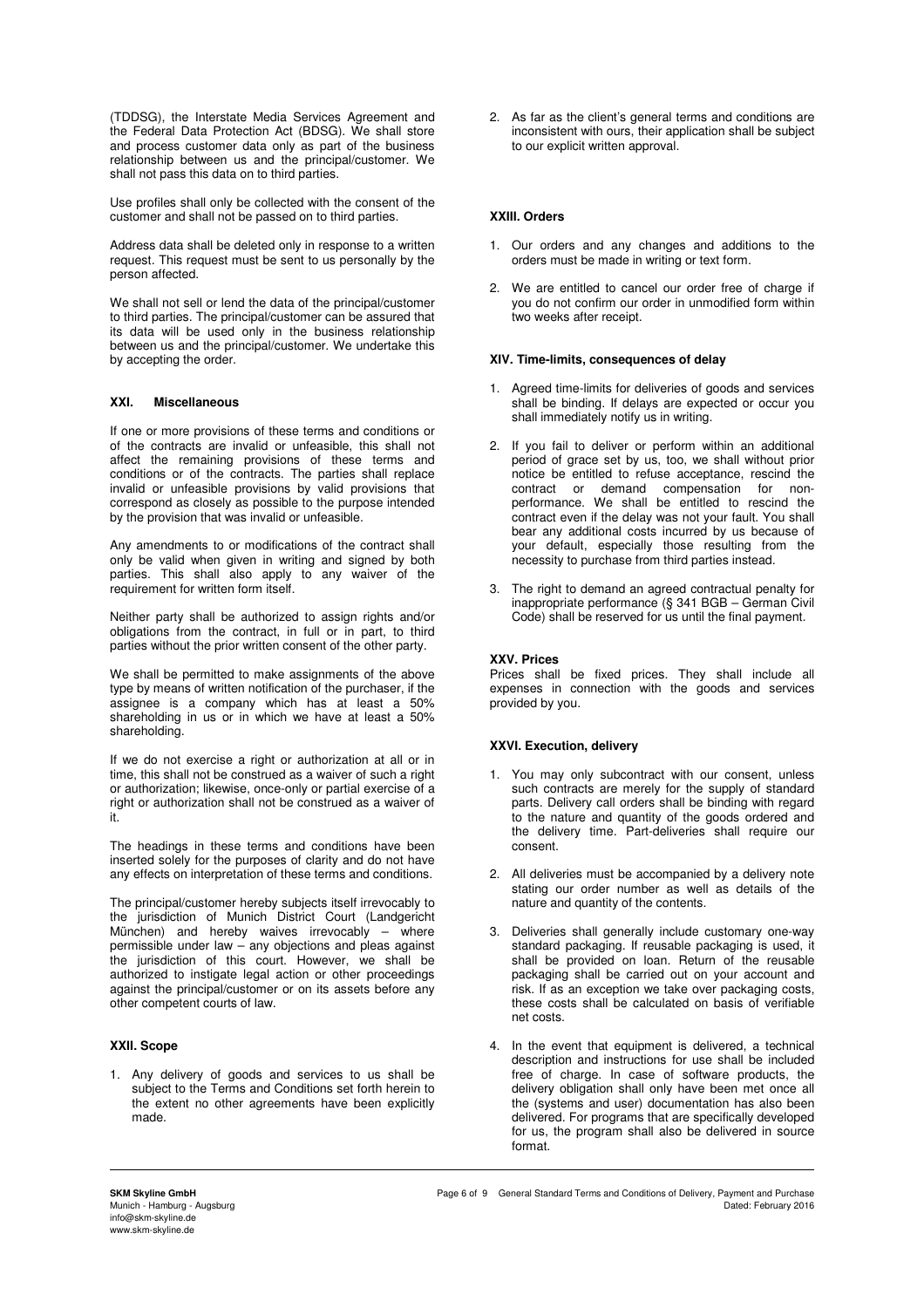- 5. When you are delivering goods or providing services on our premises you shall obey the directions for nonemployees concerning security, environmental and fire protection currently in force.
- 6. If the supplier is in default, the purchaser is entitled to , for every day of delay a penalty of 0.3%, maximum of 5% of the total contract amount to calculate.

### **XXVII. Invoices, payments**

- 1. Invoices shall be presented to us with separate post; they shall state our order number.
- 2. Your entitlement to payment shall be due 90 days after receipt of the goods and your invoice or at our choice within 30 days with a 3% discount. Payment shall be deemed to have taken place on the day our bank has received the transfer order.
- 3. Payments shall not be deemed as acknowledgement that the good or service is in accordance with the contract. In the event that a good or service is defective or incomplete, we shall be entitled, without prejudice to our other rights, to withhold an reasonable amount of payments with regards to debts based on the business relationship until you have performed in accordance with your contractual obligations.
- 4. The cession of your claims against us to third parties shall be excluded.

#### **XXVIII. Safety, environmental protection**

- 1. Your goods and services must comply with the statutory provisions, especially the provisions relating to safety and environmental protection, including the regulations on hazardous substances, the ElektroG (German Law on the Marketing, Return and environmentally friendly Disposal of Electric and Electronic Equipment) and with the safety recommendations of competent German professional bodies or organizations, such as VDE, VDI and DIN. The relevant certificates and documents must be supplied free of charge.
- 2. You shall be obliged to determine and comply with the currently applicable directives and laws with regards to restrictions on hazardous substances for your components. You shall be obliged not to use banned substances. You shall specify all substances to be avoided and all dangerous substances. If applicable you shall submit safety data sheets (at least in German or English) with your offers and with the delivery note of your first delivery. If you have any evidence that your delivery has violated restrictions on substances or contained banned substances you shall be obliged to immediately inform us.
- 3. With respect to deliveries and the performance of services you alone shall be responsible for compliance with regulations for the prevention of accidents. Any necessary safety equipment and manufacturer's instructions shall be supplied free of charge.

### **XXIX. Import and export provisions, customs**

1. For goods and services from a country (other than Germany) that is within the EU, the EU value added tax identification number shall be quoted.

- 2. Imported goods shall be delivered duty paid. You shall be obliged to provide at your own expense the required declarations and information under and information under Regulation (EC) No. 1207 / 2001, allow checks to be performed by customs officials and furnish the requisite official letters of confirmation.
- 3. You shall be obliged to inform us in writing and detail about any (re-) export license obligations pursuant to German, EU and US export and customs regulations as well as export and customs regulations of the country of origin of the goods and services.

#### **XXX. Passage of risk, acceptance, title**

- 1. Irrespective of the agreed price terms the risk passes to us in case of delivery without installation or assembly upon receipt at the delivery address we have given and in the event of delivery with installation or assembly upon successful completion of our acceptance. Commissioning or use shall not replace our declaration of acceptance.
- 2. We shall acquire property of the delivered goods after payment. Any elongated or extended retention of title shall be excluded.

#### **XXXI. Obligation to examine goods and notification of defects, expenses**

- 1. Examination of incoming goods will take place with regards to obvious defects. Hidden defects will be notified as soon as they are detected according to the circumstances of the orderly course of business. You waive the objection of delayed notification for all defects notified to you within 14 days after detection.
- 2. If we return defective goods to you we shall be entitled to debit back to you the invoice amount paid plus a lump sum for expenses of 5% of the price of the defective goods. We reserve the right to proof higher expenses. Your right to proof lower or no expenses shall be reserved.

### **XXXII. Warranty of defects of quality and title**

- 1. Defective deliveries must be replaced immediately by deliveries that are free from defect, and faulty services must be repeated faultlessly. In the event of development or design engineering defects we shall be entitled to immediately assert the rights provided for under section XXXII. 3.
- 2. You shall require our consent to repair defective goods or services. You shall bear the risk during the time in which the good or service to be delivered is not in our possession.
- 3. If you fail to remedy the defect within an additional reasonable period of grace that we have set we shall be entitled at our own discretion to rescind the contract or reduce remuneration and additionally in either case to demand compensation of damages. You shall bear any additional costs incurred by us because of your default, especially those resulting from the necessity to purchase from third parties instead.
- 4. In urgent cases (especially where operating safety is in jeopardy or for the purposes of preventing an exceptionally high damage or loss), for the removal of insignificant defects and in the event that you are in default of remedying a defect, we shall be entitled,